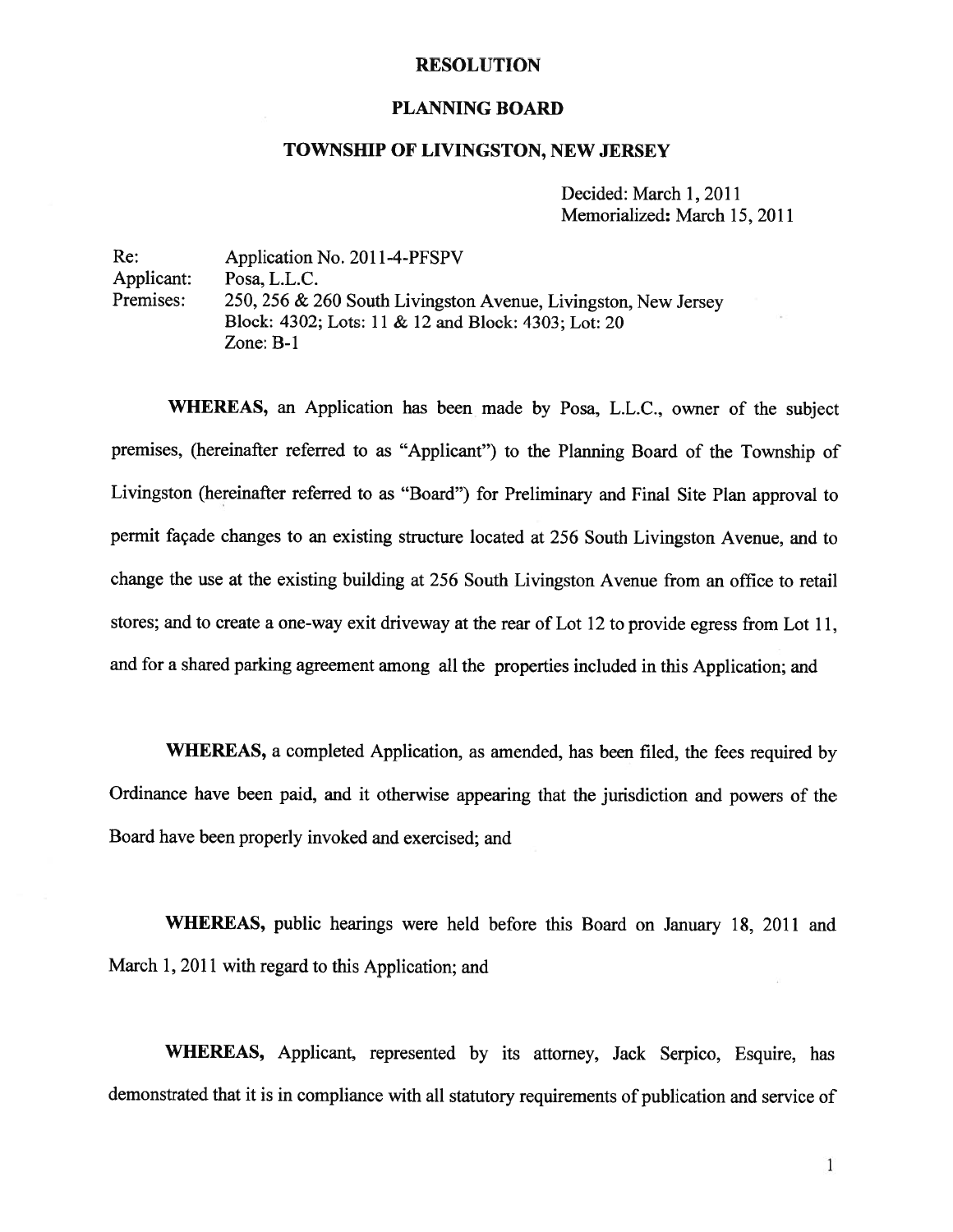notice and has submitted proo<sup>f</sup> that there are no taxes due or delinquent with respec<sup>t</sup> to the subject premises; and

WHEREAS, the Board has heard and considered the testimony of Applicant and its exper<sup>t</sup> witnesses, and there being no testimony in opposition to the Application;

NOW, THEREFORE, the Board does make the following findings of fact and conclusions of law with respec<sup>t</sup> to this Application:

1. Applicant is the owner of the following subject premises:

A: 250 South Livingston Avenue (Block: 4302; Lot:1l), hereinafter referred to as "250", which contains an existing two-story building of approximately 8,836 square feet consisting of retail stores and offices.

B: 256 South Livingston Avenue (Block: 4302; Lot:12), hereinafter referred to as "256", contiguous to 250 South Livingston Avenue, with an existing one-story building of approximately 4,400 square feet formerly used as <sup>a</sup> real estate office and currently vacant.

C: 260 South Livingston Avenue (Block: 4302; Lot: 20), hereinafter referred to as "260", located across Irving Avenue from 256. There is <sup>a</sup> frame house containing <sup>a</sup> retail use on said lot.

All of these premises are located in the B-1 Business District, which permits both retail and office uses.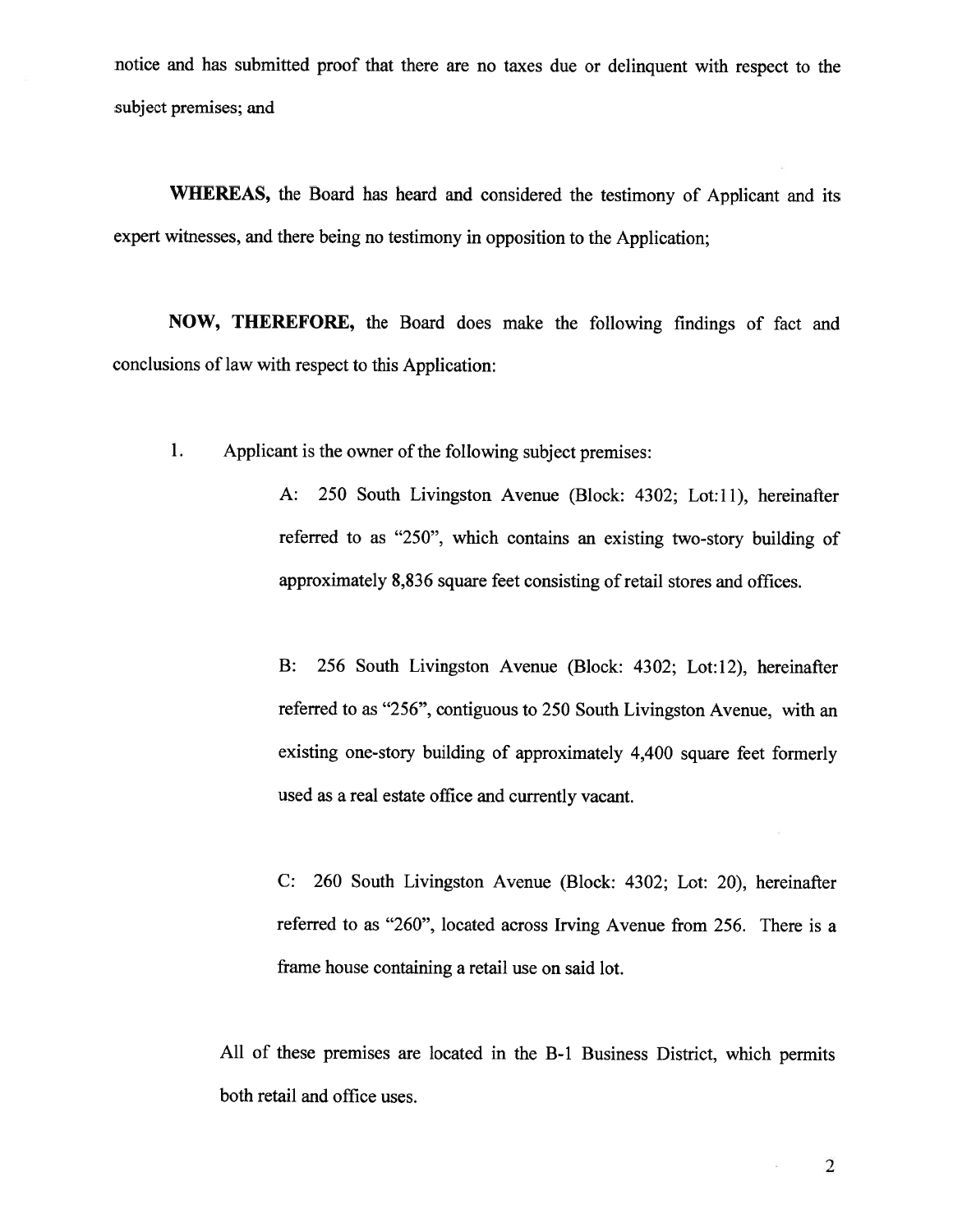2. Access to the parking area of <sup>260</sup> is via <sup>a</sup> driveway from Irving Avenue located on adjacent Lot 19 that is not owned by Applicant but is used under an easement agreemen<sup>t</sup> from the owner.

3. Witnesses appearing for Applicant were:

A. Christine Miseo, admitted as an exper<sup>t</sup> in architecture, who prepare<sup>d</sup> the architectural plans and elevations, all under last revision date of 02-24-11.

B. Nicholas W. Agnoli, admitted as an exper<sup>t</sup> professional engineer, who prepare<sup>d</sup> the revised site <sup>p</sup>lans signed on 2-18-11.

4. The <sup>256</sup> building was previously utilized as <sup>a</sup> real estate office and is currently vacant. There is no available space on that lot to provide parking. This is an existing condition. The Applicant proposes to make renovations and improvements to the façade of the building, and to lease <sup>a</sup> portion to <sup>a</sup> dry cleaning establishment. The remaining portion of the building would be utilized for other retail use or uses.

5. The Board heard the testimony of Christine Miseo. She described the exterior of the existing building at <sup>256</sup> as being in disrepair and that façade improvements will be consistent with the exterior of the building on the adjoining property at 250. The signage style and goosenec<sup>k</sup> lighting on the front of <sup>256</sup> will be of the styles that are on 250. There will be gooseneck lighting over the doors at the rear of the building. For signage on the southerly façade facing Irving Avenue, Applicant may utilize the existing backlit sign box. The front façade would have new retail display windows. The rear façade would have two doors, one of which would replace an existing window. Brick will be repointed or replaced as necessary. After repair, the existing brick on the rear façade and on the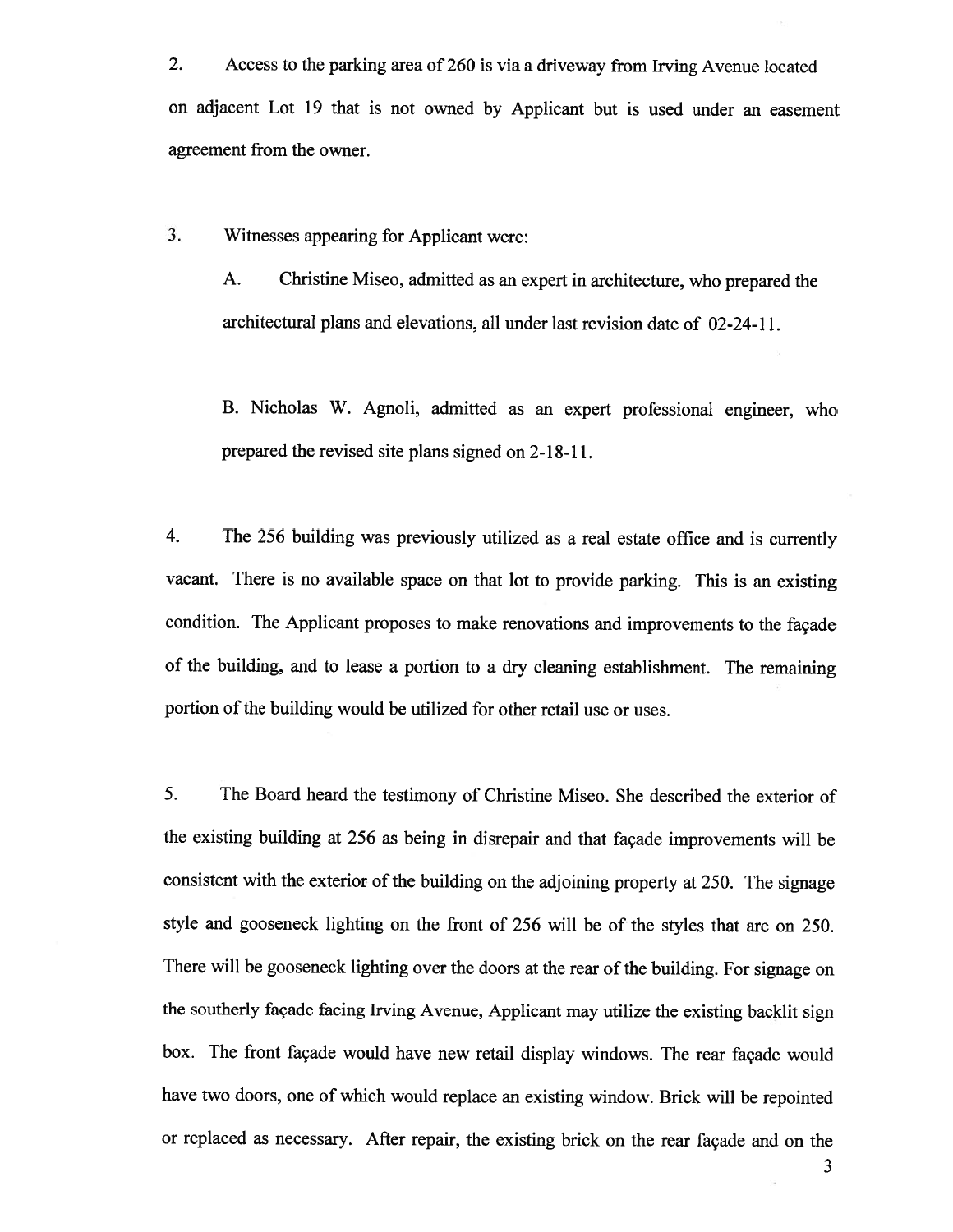façade facing <sup>250</sup> will be repainted in <sup>a</sup> color to match the remainder of the building. Alternatively, the Applicant would install <sup>a</sup> stucco finish to look like brick that would also match the color of the remainder of the building. The interior of the building will be changed to allow two, or potentially three, retail uses. <sup>A</sup> proposed tenant for 1,700 square feet of the 4,400 square-foot building would be <sup>a</sup> dry cleaning establishment.

6. The façade <sup>g</sup>lass areas facing streets will not comply with the Code requirement that <sup>g</sup>lass equa<sup>l</sup> not less than 60% of the façade. <sup>A</sup> variance was requested to allow <sup>g</sup>lass façade coverage of 9% on the Irving Avenue façade of 256, and to allow <sup>a</sup> 27% <sup>g</sup>lass façade coverage on the front facade facing Livingston Avenue. As to the Irving Avenue side, the 9% proposed is an existing condition. On the Livingston Avenue façade of the building the percentage of <sup>g</sup>lass will be improved from <sup>20</sup> to 27%. Miseo explained that no additional increase in <sup>g</sup>lass façade is possible because of the existing construction of the building, and that the increase in <sup>g</sup>lass in the front façade would be an improvement. Variances for both façades are necessary.

7. The ventilation for the building will be through the roof. Applicant will remove existing awnings and will not install any awnings on the exterior of the building. No cleaning chemicals other than those in sealed dry cleaning machinery would be on the premises.

8. Witness Agnoli testified that to the rear of the building at <sup>256</sup> is an area that will be utilized as an exit driveway from <sup>250</sup> to Irving Avenue. In accordance with the <sup>p</sup>lans submitted, the driveway will be signed for exit only and will have <sup>a</sup> complying width of not less than <sup>12</sup> feet. <sup>A</sup> 6-foot high fence will be <sup>p</sup>laced at the boundary line between Lot <sup>12</sup> and the residential property immediately contiguous at Lot 13. An arborvitae buffer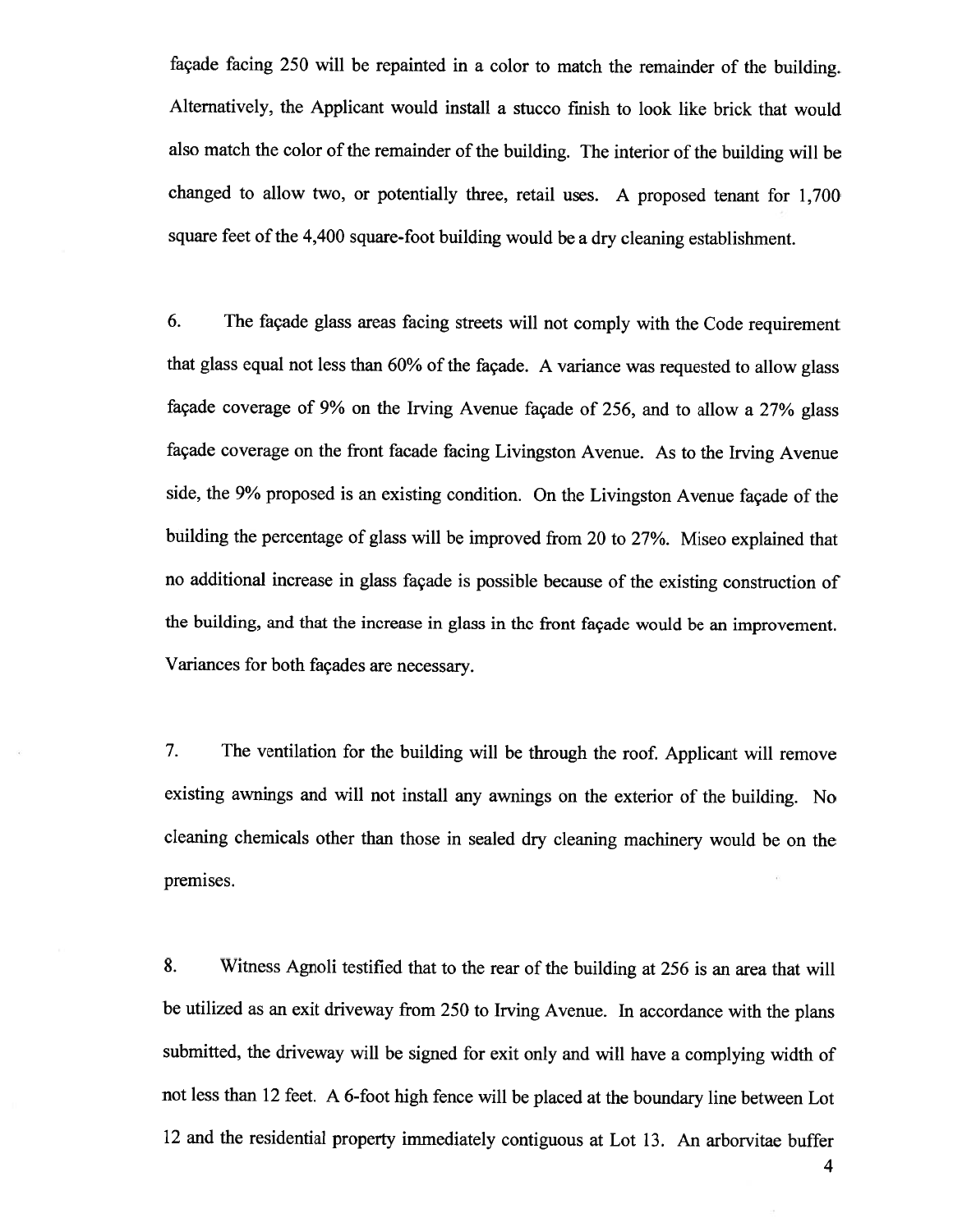will also be <sup>p</sup>lanted along that fence. These <sup>p</sup>lantings will be <sup>a</sup> minimum of <sup>7</sup> to <sup>8</sup> feet in height when <sup>p</sup>lanted. At maturity, their height would extend to <sup>14</sup> feet; which is higher than the driveway light pole to be installed. That light will be directed toward the building and will be designed so that there is no light spill more than <sup>1</sup> foot onto the contiguous residential property. The Applicant also agreed to put an automatic shutoff on that light and the wall exterior lighting at the rear of 256. The lights will be turned off no later than one hour after closing of the businesses in that building. The Applicant will also post signs prohibiting stopping or standing in the new driveway, and will include <sup>a</sup> provision in the leases for tenants of <sup>256</sup> enforcing same and designating where delivery vehicles may park. Appropriate signs will be maintained on the properties in accordance with the site <sup>p</sup>lan submitted; except that, as requested by the Board, left turn prohibition signage at the driveway from at <sup>260</sup> onto South Livingston Avenue will not be included. The Applicant agreed to provide cross-easements for the exit driveway and for shared parking for all three lots. The easement will be drawn in such form as satisfactory to the Board Attorney, and, if required, <sup>a</sup> shared parking agreement will also be prepared.

9. During the course of the hearing Applicant agreed that the parking lot at <sup>260</sup> will be re-paved, an ADA compliant parking space will be provided, and striping for <sup>9</sup> parking spaces as depicted on the <sup>p</sup>lans presented will be painted. Applicant also agreed to provide an ADA compliant walkway from the parking area to the Irving Avenue sidewalk. Applicant further agreed to add NJDOT-compliant high-density rubberized wheel stops for the parking stalls facing Irving Avenue. Applicant will continue to provide <sup>a</sup> one-way entrance driveway from Irving Avenue to the parking area and <sup>a</sup> one way exit onto South Livingston Avenue. The exit would continue to permit both left and right turns.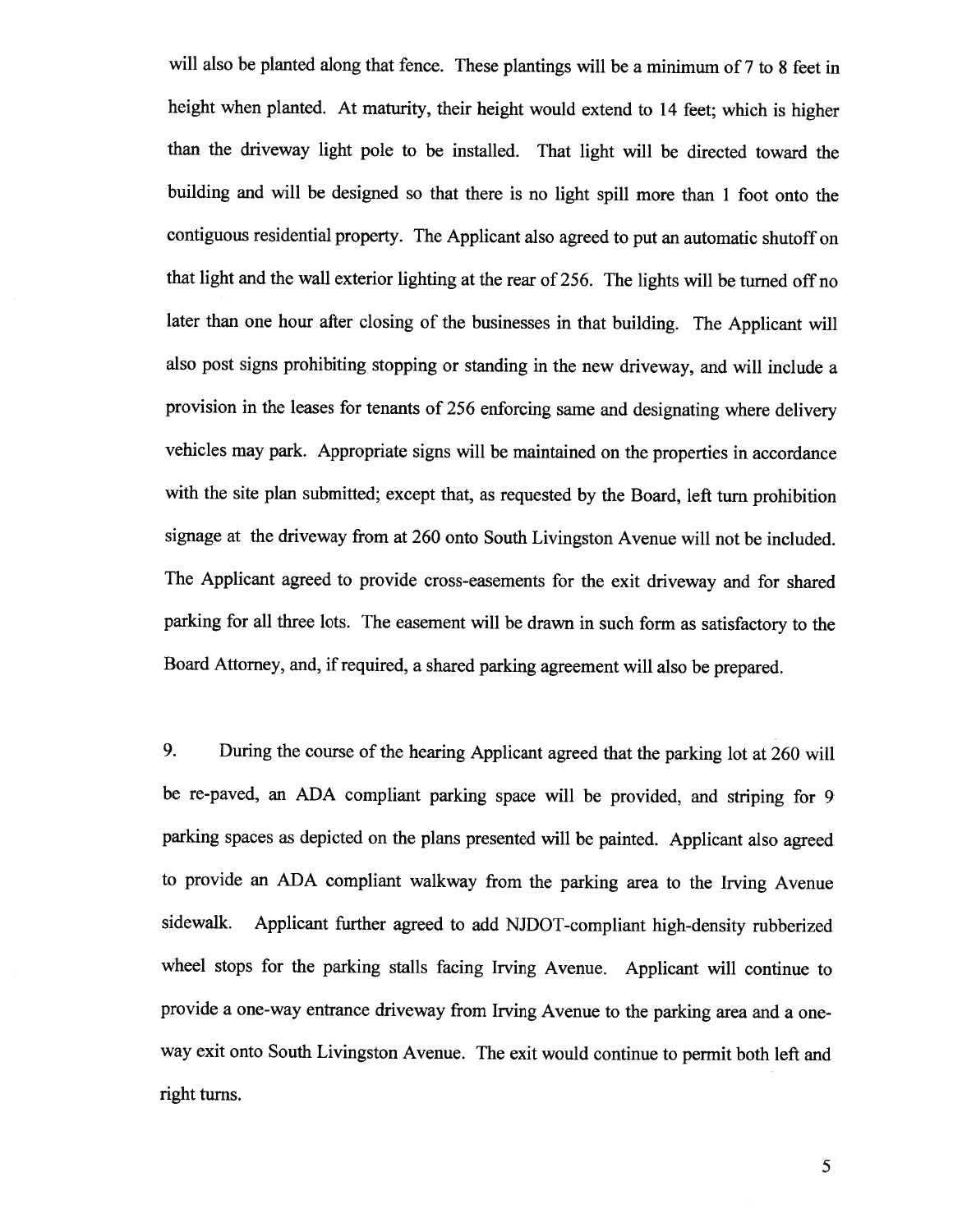10. The parking at <sup>250</sup> will provide <sup>33</sup> spaces. There will be <sup>9</sup> spaces at 260. <sup>256</sup> has none. For all three lots <sup>a</sup> total of <sup>62</sup> parking spaces is required by Code: <sup>33</sup> for 250; <sup>22</sup> for <sup>256</sup> and <sup>7</sup> for 260. Only <sup>42</sup> will be provided; resulting in <sup>a</sup> reques<sup>t</sup> for <sup>a</sup> parking variance of <sup>20</sup> spaces. Applicant also agree<sup>d</sup> to provide signage and appropriate traffic markings to preven<sup>t</sup> left turns out of the driveway to South Livingston Avenue from 250.

11. Applicant further agree<sup>d</sup> to reserve <sup>3</sup> parking spaces, with appropriate signage, at <sup>260</sup> specifically for employees from 256. Applicant further agree<sup>d</sup> the variance, if granted, would apply only so long the tenancies in the three buildings do not require more than an aggregate of <sup>62</sup> spaces; and, that any parking variance granted would be limited in that if any future change of business requires more aggregate parking space, <sup>a</sup> new variance approva<sup>l</sup> from the Board would be required. Applicant also agree<sup>d</sup> to comply with the requirements of the Township Engineer's review letters dated December 1, 2010 revised through February 22, 2011.

12. Applicant further agree<sup>d</sup> to additional improvements at 256; including replacing the concrete driveway apron on Irving Avenue, replacing the adjacent sidewalk, increasing the grade of the driveway to <sup>a</sup> minimum of 2%, and adding <sup>a</sup> trench drain the entire width of the driveway to tie into an existing 8-inch pipe leading to the roadway. At such time as Irving Avenue is repaved, that <sup>p</sup>ipe will be tied directly into to the Township sewer system by Applicant. The refuse area on <sup>250</sup> will also service the property at 256, <sup>a</sup> sign will be <sup>p</sup>laced at the refuse area indicating such use, and tenants' leases for <sup>256</sup> will require use of that area and compliance with the Township's recycling ordinance.

13. Applicant agree<sup>d</sup> that the signage on <sup>256</sup> facing the South Livingston Avenue will be of the same type as at 250. The BID has not approve<sup>d</sup> any signage propose<sup>d</sup> by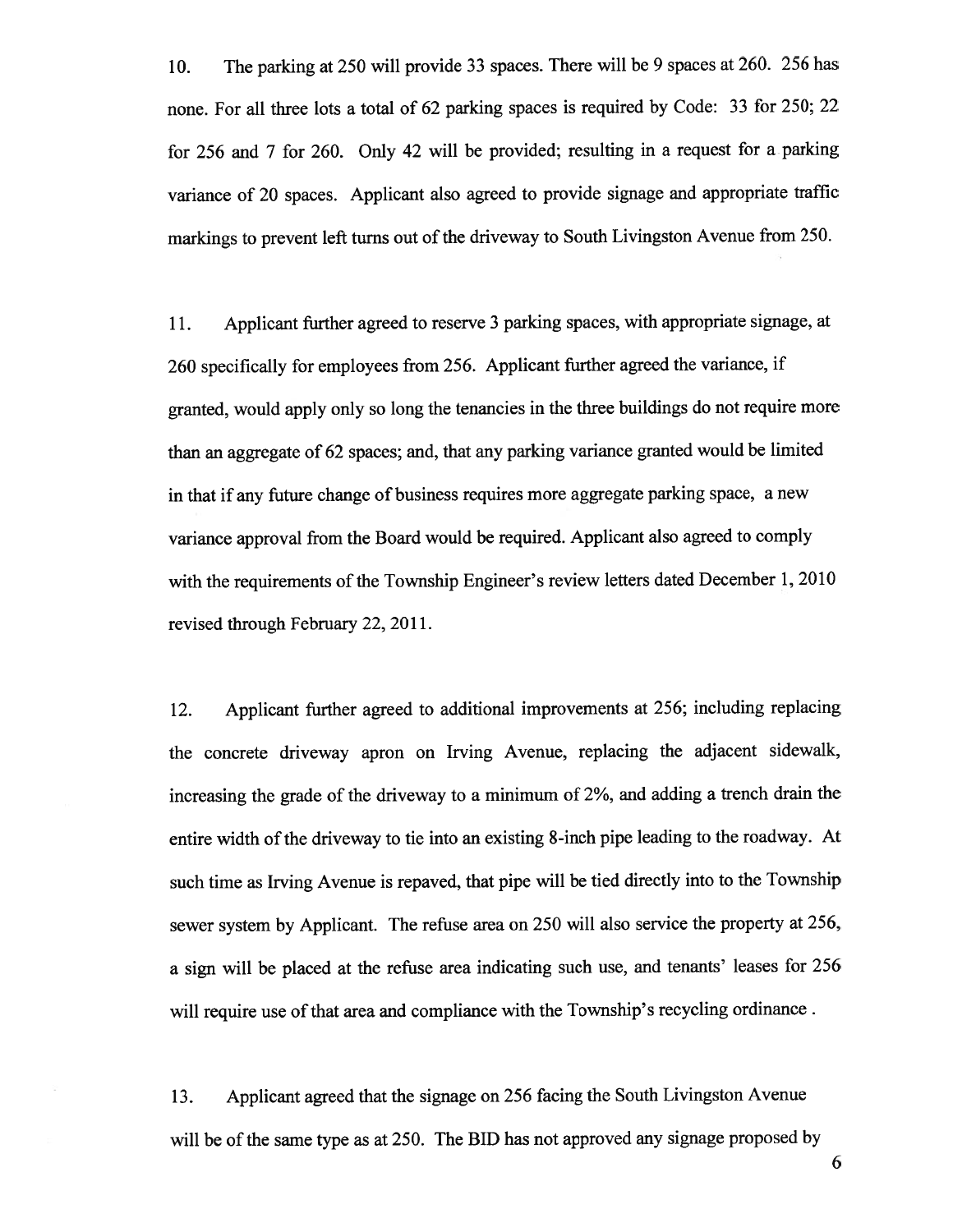Applicant. It was agree<sup>d</sup> by Applicant that the Board would retain jurisdiction over signs on the building.

14. Applicant also agreed to extend the fence behind 256 for an additional 5-10 feet toward Livingston Avenue and to add additional arborvitae screening along the increased fence line.

15. Applicant's professional engineer, Nicholas W. Agnoli, testified that the variances in regar<sup>d</sup> to parking are necessary because of an undue hardship created by the existing building at <sup>256</sup> having no room for parking due to the presen<sup>t</sup> lot coverage by the building. The lot is narrow and there are no available adjoining vacant sites. The shared parking arrangemen<sup>t</sup> will alleviate the parking shortage for the existing and propose<sup>d</sup> uses. Dry cleaning establishments traditionally have limited duration of parking by customers, rarely exceeding more than <sup>a</sup> few minutes; thus needing less parking than other permitted tenancies. The parking flow will be substantially improved by creation of the exit driveway and will be <sup>a</sup> benefit for public safety. Additionally, draining, lighting, landscaping and façade improvements will provide <sup>a</sup> more desirable visual environment. There would be no detriment to the public goo<sup>d</sup> or to the zone <sup>p</sup>lan or zoning ordinance.

14. No members of the public appeared to testify either for or against the Application.

NOW THEREFORE, BE IT RESOLVED by the Board, having duly considered the evidence presented and having heard the testimony of witnesses presented by Applicant, the Board concludes that the Application for Preliminary and Final Site Plan Approval with changes agree<sup>d</sup> to by Applicant in the course of the hearing is approve<sup>d</sup> with variances as detailed below and subject to conditions agreed to by Applicant in the course of the hearing as detailed below: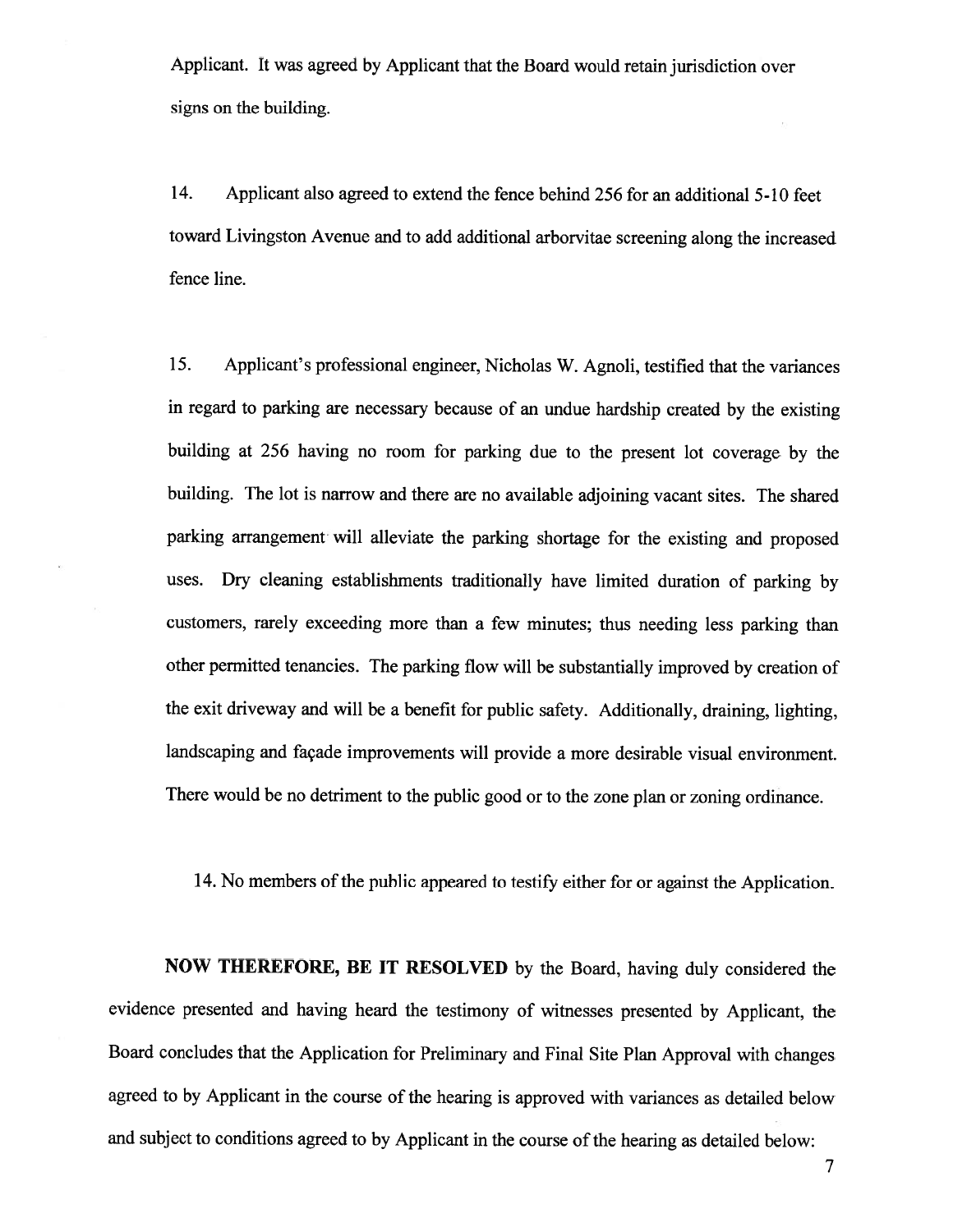1. The Board finds that the following variances requested by Applicant can be granted without substantial detriment to the public goo<sup>d</sup> or substantial impairment of the intent or purpose of the zone <sup>p</sup>lan and ordinance and are required by peculiar practical difficulties presented by the size and shape of the lot, and the size and design the existing building at, <sup>256</sup> South Livingston Avenue, and that the benefits from the gran<sup>t</sup> of such variances would outweigh any minimal detriment. Specifically, the Board grants the following variances:

> A. Township Code  $\S 170-92.B.(1)(c)$  requires that a minimum of 60% of the main level retail facade be transparent <sup>g</sup>lass <sup>A</sup> variance from the requirement is granted to permit only 27% of the <sup>256</sup> South Livingston Avenue main level retail façade to be transparent <sup>g</sup>lass and to permit the transparent <sup>g</sup>lass on the Irving Avenue façade of the building to remain at 9%.

> B. Township Code § 170-94. E requires an aggregate of 62 parking spaces. A variance of <sup>20</sup> parking spaces to permit an aggregate of <sup>42</sup> spaces for the three premises is granted subject to the following conditions agree<sup>d</sup> to on the record: (1) the cross-easement agreements, and any separate joint parking arrangemen<sup>t</sup> that may be required, shall have been entered into and recorded as required by this Resolution; and, (2) there being no future change in occupancy of any of the three premises that would have the effect of increasing the aggregate number of parking spaces required by Township Code beyond 62. In the event of such an effect, <sup>a</sup> new variance must be sought from the Board.

2. This approva<sup>l</sup> is subject to the following additional conditions agree<sup>d</sup> to by Applicant on the record.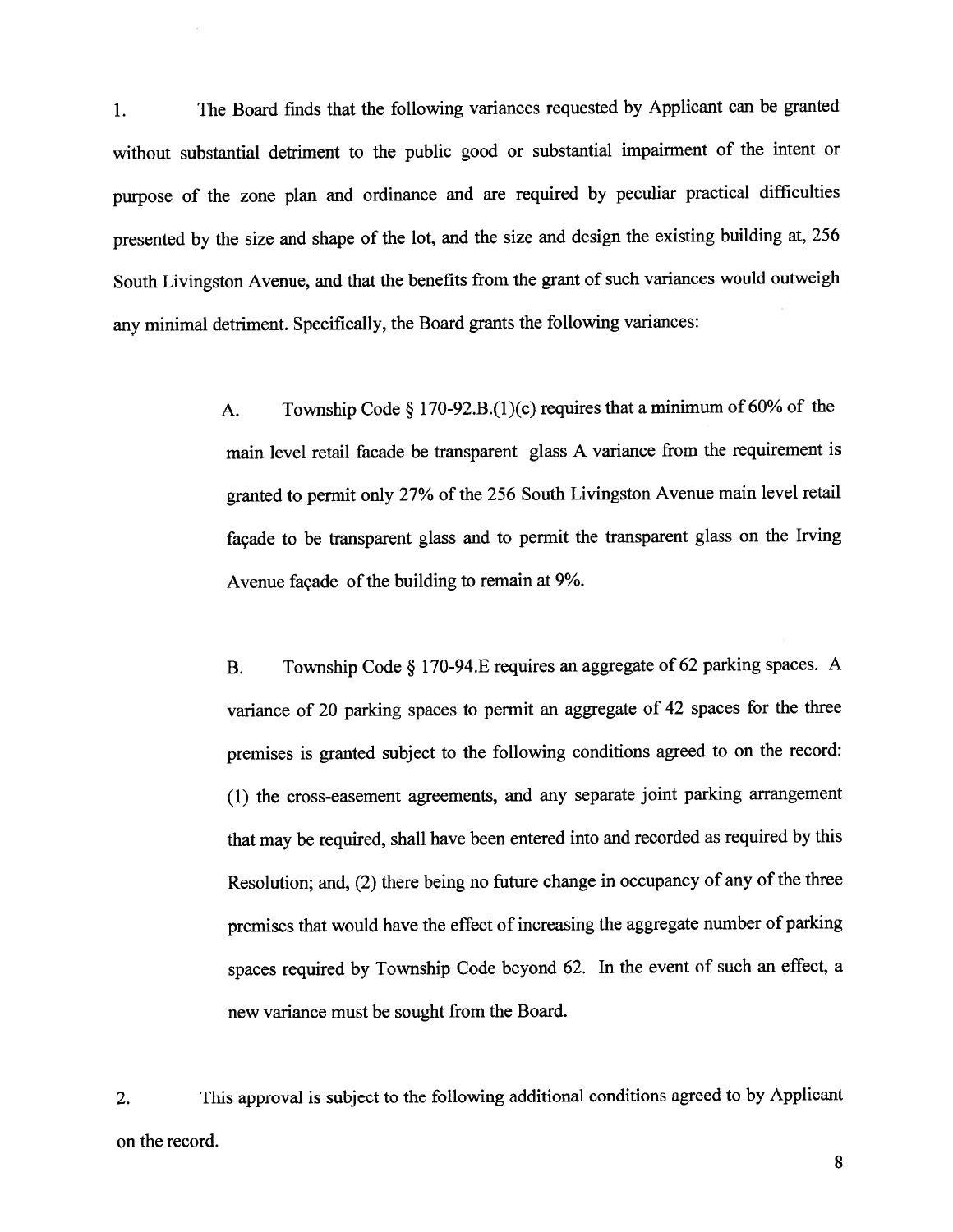- A. The Board retains jurisdiction over signage on the building at <sup>256</sup> South Livingston Avenue.
- B. The lights on the rear of the building at 256 South Livingston Avenue and for the driveway behind the building shall be on timers and shall turn off no later than one hour after the close of business operations in the building.
- C. Signage and signage lighting on the South Livingston Avenue façade of the building at <sup>256</sup> South Livingston Avenue shall be of the type previously approve<sup>d</sup> by the Board for the building at <sup>250</sup> South Livingston Avenue; ie: goosenec<sup>k</sup> lights over signs that are only painted, stained and/or carved wood; painted metal; brushed finished aluminum, stainless steel, brass or bronze. Signage and lighting on the Irving Avenue façade shall require Board approval.
- D. Leases of tenants of the building at <sup>256</sup> South Livingston Avenue shall require compliance with: light timers, prohibition of standing or stopping in the exit driveway and requirements concerning refuse and recyclables disposal, and shall contain specification by Applicant of where delivery vehicles may stop or stand.
- E. Existing awnings shall be removed from that building at <sup>256</sup> South Livingston Avenue and none shall be installed.
- F. All of the changes called for in the Township Engineer's letter of December 1, <sup>2010</sup> revised through February 22, <sup>2011</sup> shall be reflected in final <sup>p</sup>lans.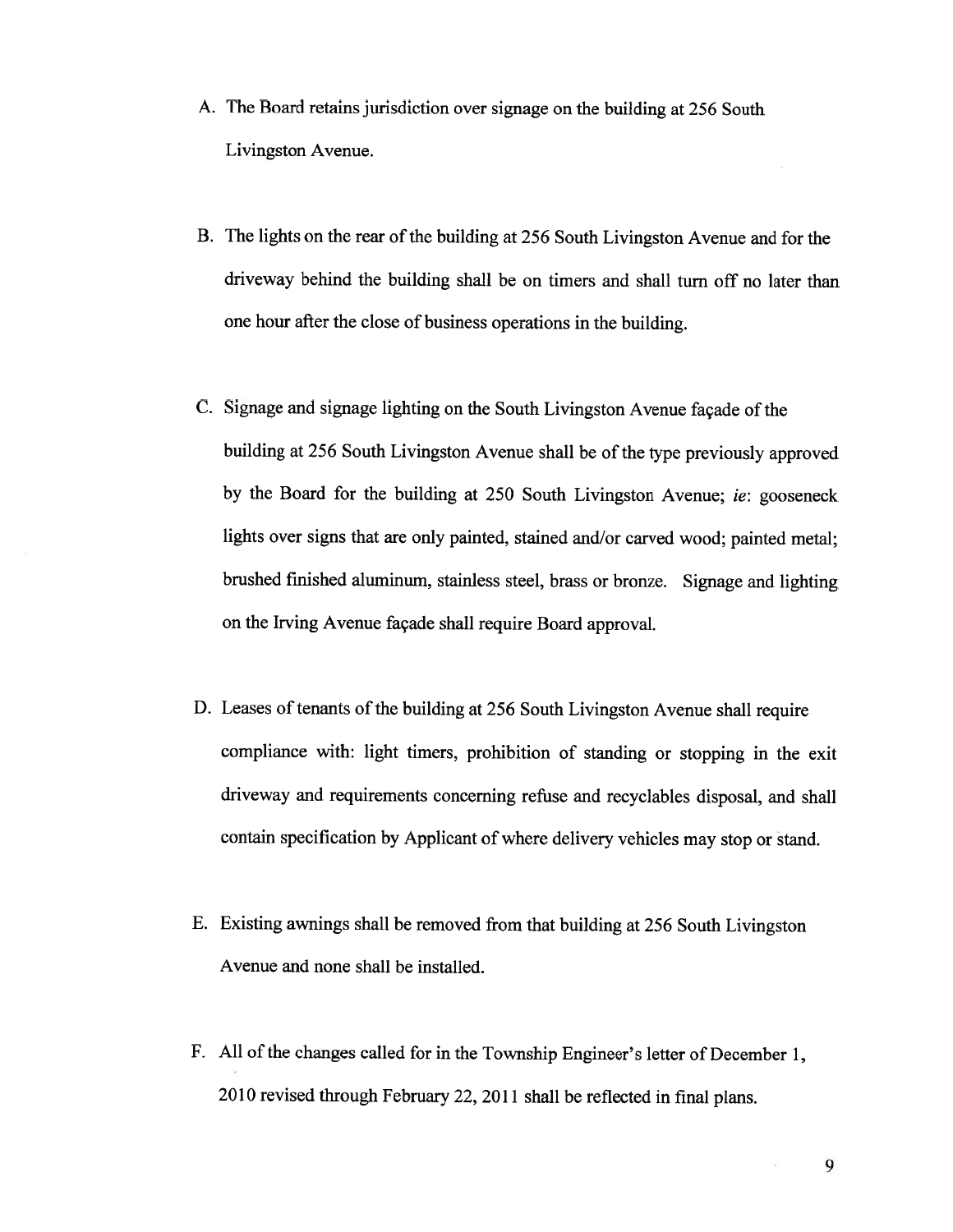- G. Deeds of Easement, with metes and bounds, covering shared parking rights for the three premises, use of the exit driveway to Irving Avenue, and sharing of refuse and recycling facilities by occupants of the buildings at <sup>250</sup> and <sup>256</sup> South Livingston Avenue, all in terms acceptable to the Board Attorney, shall be executed and filed. If those deeds are deemed by the Board Attorney to lack sufficient detail to serve as the joint parking program subject to Board approval, then <sup>a</sup> separate agreemen<sup>t</sup> establishing such program and acceptable to the Board Attorney shall be executed by Applicant and filed and recorded with the deeds.
- H. Prior to issuance of any permits, Applicant shall have entered into <sup>a</sup> Developer's Agreement with the Township is deemed necessary by the Township Engineer. He terms of such an agreemen<sup>t</sup> shall be subject to review and approva<sup>l</sup> by the Township Attorney.
- I. Signs prohibiting left turns shall be posted and maintained facing exiting traffic from Lot <sup>11</sup> to South Livingston Avenue, but shall not be posted at the driveway from Lot 20.
- J. As-built site <sup>p</sup>lans and surveys for all three premises shall be submitted by Applicant to the Township Engineer.
- K. Numbers 1,3,4,6, 8 though 11, 13 and 14 of the Board's Model Conditions of Approval attached hereto are hereby incorporated herein.
- L. Conditions precedent to issuance of any permits: "F", "H", and Model Conditions 6, 8, 11 and 14.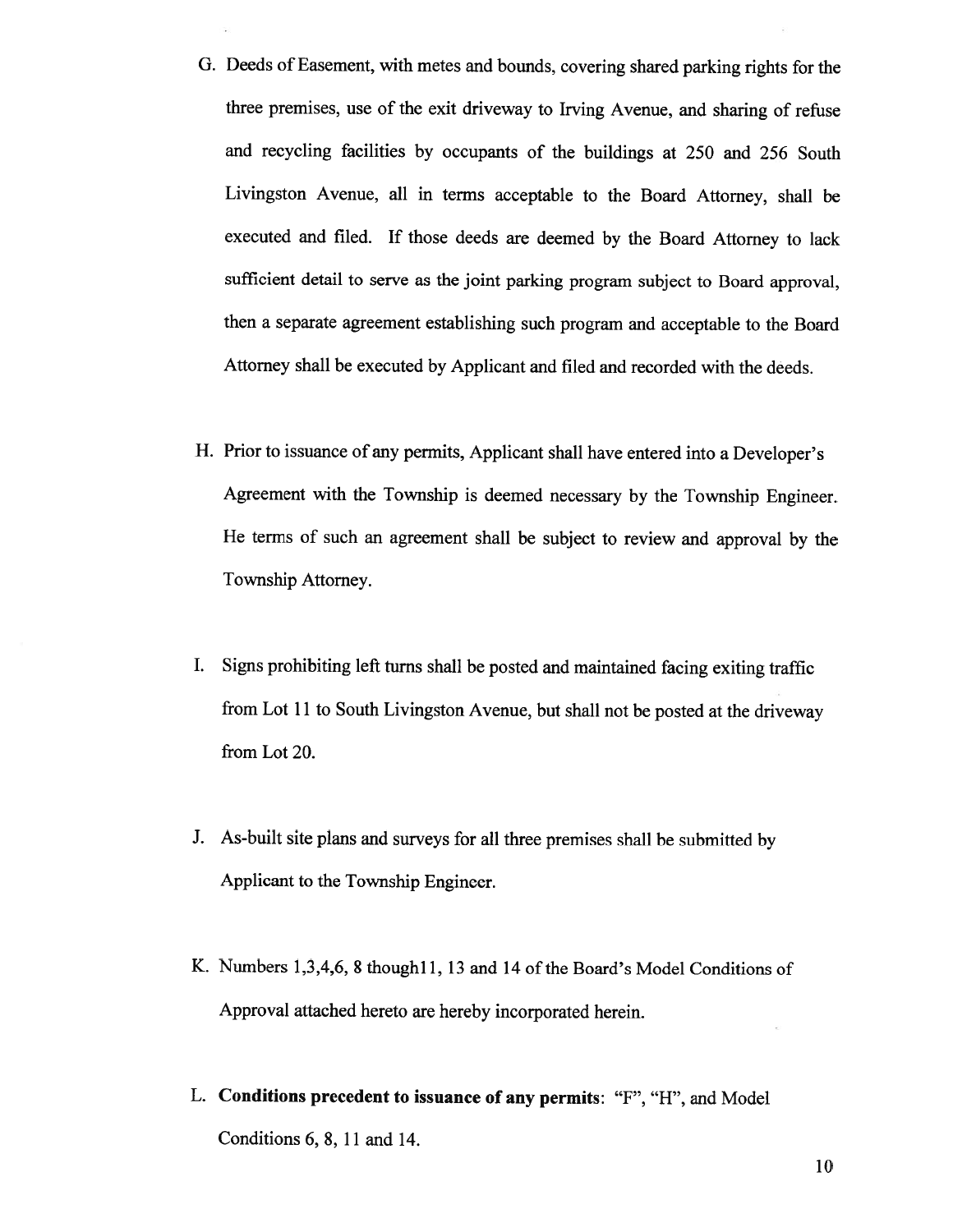# M. Conditions precedent to issuance of any certificate of occupancy: "B", "G", "H", "I", "J" and Model Conditions 1, 4, and 14.

NOW THEREFORE, for the reasons set forth herein and as stated on the record by the Members of the Planning Board of the Township of Livingston, it is resolved that the Application for Preliminary and Final Site Plan Approval and variances as requested be and hereby is granted and approved, subject to the terms and conditions as set forth herein.

This Resolution is <sup>a</sup> memorialization of the decision of the Livingston Planning Board made on March 1, <sup>2011</sup> wherein Board Members Dinar, Kalishman, Kimmel, Klein, Leopold, Venza, and Alternate No. <sup>2</sup> Anthony (in <sup>p</sup>lace and stead of Member O'Neill) voted in favor in accordance with the action memorialized herein; they being all of the Members present.

er M. Klein, Chairman

I hereby certify this to be a true and accurate copy of the Resolution adopted by the Planning Board of Livingston on March 15, <sup>2011</sup> memorializing the decision of the Planning Board made on March 1, 2011.

Jackie Coombs-Hollis, Secretary

## PLANNING BOARD, TOWNSHIP OF LIVINGSTON

Model Conditions of Approval (As Amended through November 13, 2007)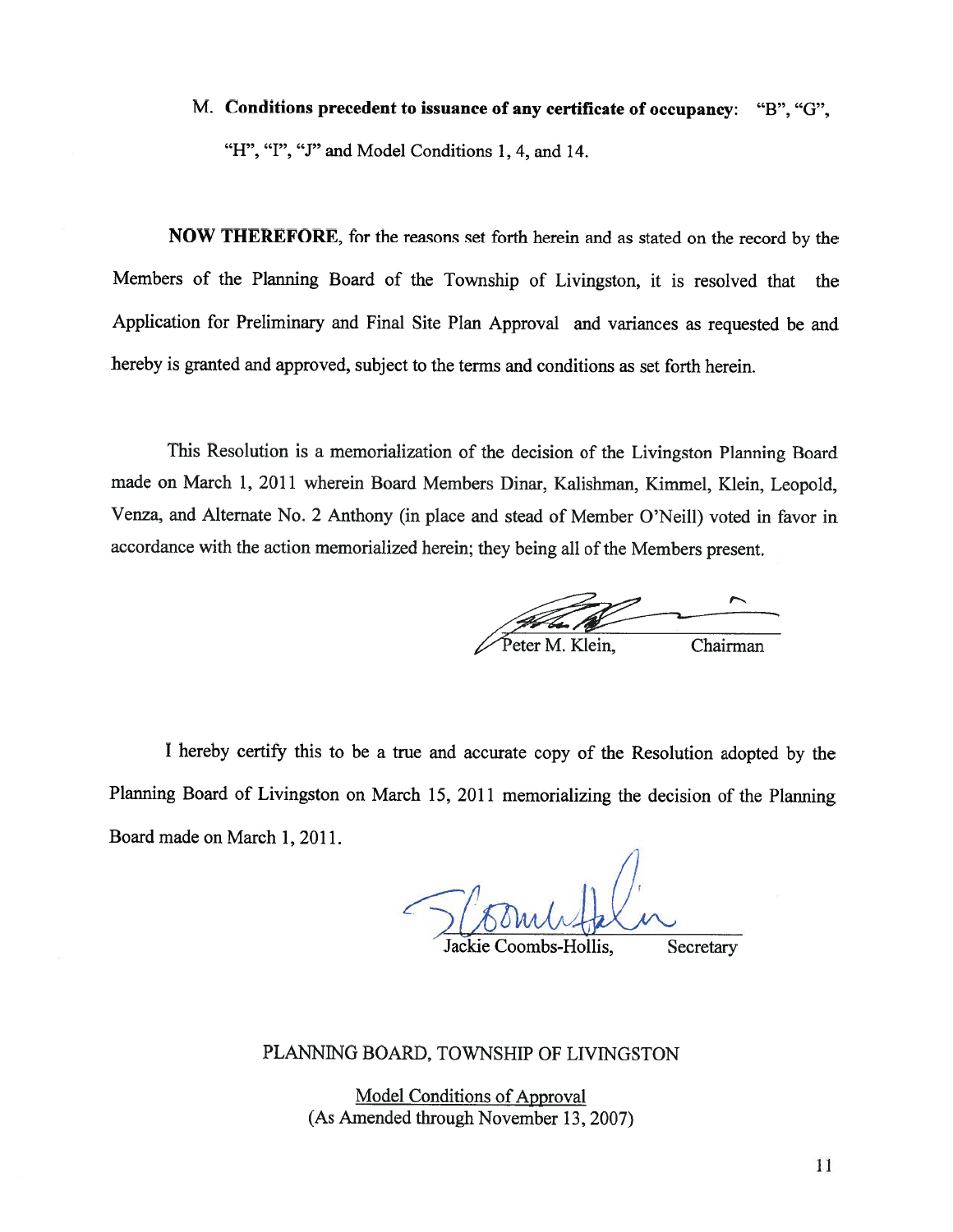Every application turns on its own facts and is judged on its own merits. Listed below are models of conditions which may be considered "standard". <sup>A</sup> standard can be tailored to specific circumstances, and need not always apply. Other or additional conditions may be tailored for any application.

# 1. Architecture

- a. Rooftop ancillary structures and equipment shall be screened by material compatible with the exterior finish of the building and matching the exterior color of the building as closely as possible.
- b. Enclosures of trash bins or dumpsters shall be of the same type of materials and the same color as the exterior finish of the building.

# 2. Blasting

In the event that blasting be necessary on the Site, the following conditions shall apply in addition to all requirements of federal law or regulations:

- a. All blasting operations shall be performed in strict compliance with N.J.S.A. 21:1A-128 et seq. and N.J.A.C. 12:190-1.1 et seq., or superseding requirements.
- b. <sup>A</sup> pre-blast inspection of all structures on all properties adjacent to the Site or within 200 feet of the blasting (whichever is the greater distance) shall be conducted at Applicant's expense.
- c. Blasting shall occur only between 10:00 a.m. and 3:00 p.m. on Monday through Friday. Blasting during other hours may be permitted, temporarily, by the Township Engineer upon his finding that <sup>a</sup> condition constituting an emergency exists and necessitates such permission.
- d. Applicant shall coordinate all blasting with the Livingston Police and Fire Departments. If traffic control is required, it shall be provided at Applicant's expense.
- e. Applicant shall <sup>g</sup>ive the Township Engineer, the Chief of Police, the Fire Chief, and all owners of structures required to be inspected under "b" above, written notice of scheduled blasting operations to be received not less than 20 days, nor more than <sup>40</sup> days, prior to their commencement. If scheduled blasting operations are delayed or suspended they shall not be resumed until new notice has been <sup>g</sup>iven and received. All notices shall include the name and telephone number of Applicant's representative for purposes of receiving and responding to questions and comments.
- f. These conditions do not supersede any requirements of law or regulation that are more strict or restrictive.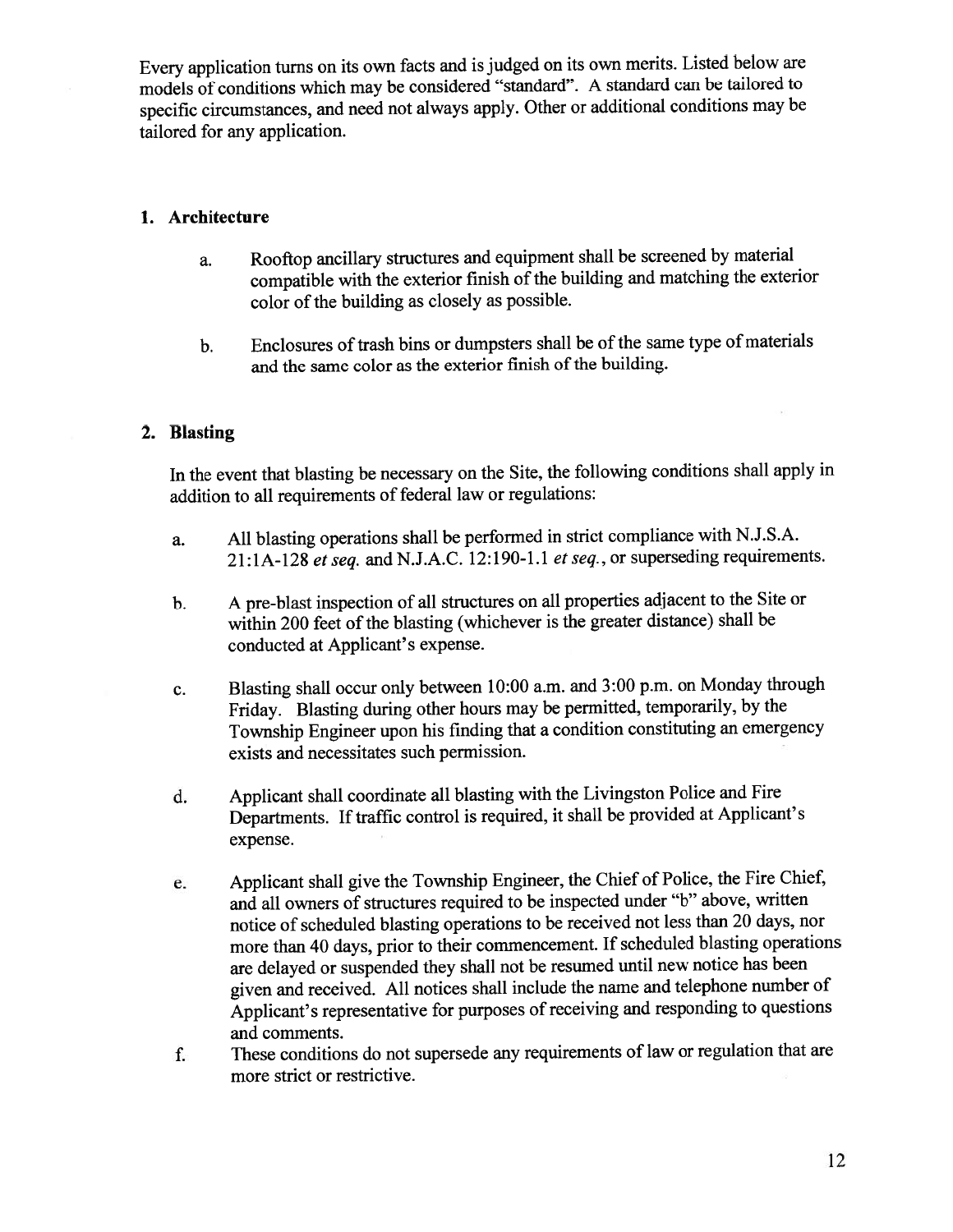## 3. Cleanliness

- a. At the close of each work day the Site shall be thoroughly cleaned and all trash and construction debris, including that within buildings under construction, shall be placed in covered dumpsters which shall be removed from the Site, and replaced, before they overflow.
- b. Not less often than weekly, and whenever else required by the Construction Official or the Township Engineer, the public streets adjacent to the Site, and within 500 feet of the Site, shall be manually or mechanically broom swep<sup>t</sup> to remove dirt, mud or debris originating from the Site.
- c. Dust suppression methods acceptable to the Construction Official and the Township Engineer shall be utilized on the Site.

## 4. Deeds & Easements

All deeds, easements, dedications or restrictions required by this approva<sup>l</sup> shall be subject to review and approva<sup>l</sup> by the Board Attorney prior to signing and filing for recordation.

## 5. Detention Basins

- a. Stormwater managemen<sup>t</sup> basins shall be established on lots created for that purpose only. No structures that are not an approved part of the stormwater managemen<sup>t</sup> system shall be erected on any such lot.
- b. If the approval of the Application calls for title to such a lot to be transferred to the Township; at such time as the Township accepts any new streets or roads on the Site, title to the lot shall be conveyed to the Township provided that the Township Engineer is then satisfied that the basin has been constructed in full compliance with all applicable requirements. The deed conveying such title shall be subject to prior approval by both the Board Attorney and the Township Attorney.
- c. A maintenance plan meeting the requirements of the Residential Site Improvement Standards or the Township's Stormwater Control Ordinance, or both, as applicable shall be prepared by Applicant in terms receiving the approval of the Township Engineer, the Board Attorney and Township Attorney. If the responsibility for maintenance is assumed by the Township, the <sup>p</sup>lan shall be prepared by the Applicant and shall be subject to the approva<sup>l</sup> of Township Engineer. If the responsibility for maintenance is not the direct responsibility of a public agency, the maintenance plan and any future revisions shall be recorded upon the deed of record for the property in terms approved in advance by both the Board Attorney and the Township Attorney.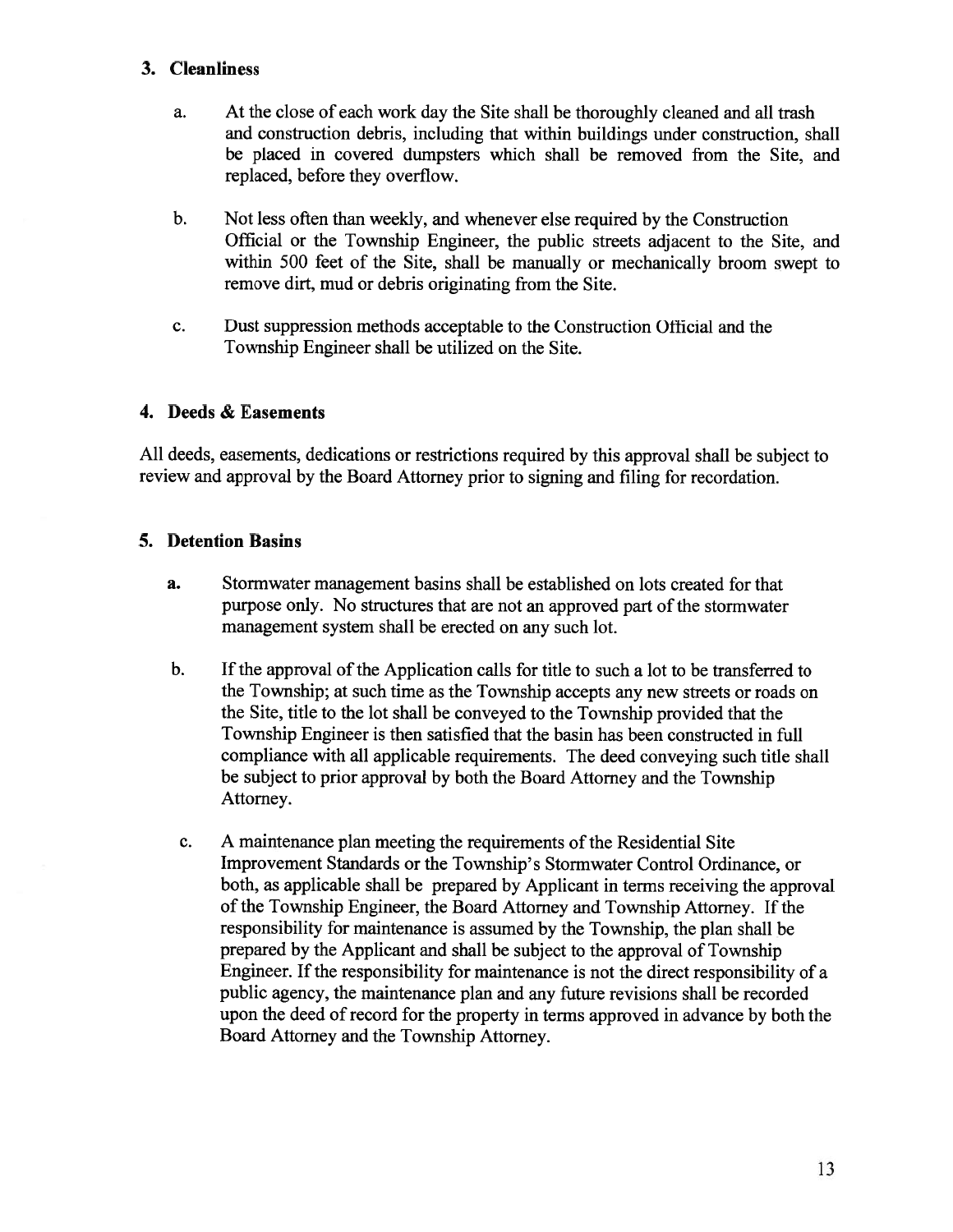### 6. Final Plans

- a. The full text of all of the conditions of this approval shall be set out on the final <sup>p</sup>lans which shall be submitted to the Construction Official, the Township Engineer and the Board Secretary prior to the issuance of any Township permit in respect of demolition, preparation of the Site or construction of any improvement.
- b. Such final plans shall also include all changes agreed to in the course of the hearing, and shall have been reviewed by the Board Secretary or the Board's Planning Consultant for determination of whether the <sup>p</sup>lans conform to the Board's approvals.

#### 7. Flood Hazards

- a. Insert on the final subdivision map <sup>a</sup> metes and bounds description of all flood hazard areas located on the Site.
- b. Insert in all deeds for individual lots that contain or are adjacent to flood hazard areas, and on the preliminary and final subdivision maps or <sup>p</sup>lats, the following covenant: "The lands designated herein contain flood hazard areas. There shall be no disturbance of any kind as to any flood hazard area unless permitted by N.J.D.E.P. pursuan<sup>t</sup> to the Flood Hazard Control Act, N.J.S.A. 58:16A-50 et. seq. or superseding requirements.

#### 8. Guarantees

- a. The approva<sup>l</sup> of this Application is subject to the posting of any and all required performance guarantees, soil erosion and sediment control approvals, and any other requirements of Township ordinances prior to the commencement of Site preparation or construction.
- b. This approva<sup>l</sup> is also conditioned upon the Applicant providing, prior to issuance of the first certificate of occupancy, <sup>a</sup> performance guarantee for any aspects of the approve<sup>d</sup> landscaping or fencing that has not been completed by the time of issuance of such certificate.

## 9. Landscaping & Environmental Protection

- a. All deciduous trees <sup>p</sup>lanted shall have <sup>a</sup> caliper of 3.5 to 4.0 inches measured at <sup>a</sup> height of 4.0 feet above the root ball. All evergreen trees <sup>p</sup>lanted shall have <sup>a</sup> height of 8.0 to 9.0 feet.
- b. Street shade trees shall be <sup>p</sup>lanted in front yards and outside the right-of-way.
- c. Any tree or other planting installed in accordance with the plans which dies shall be replaced, within the current or next <sup>p</sup>lanting season, in kind and at the same size as it had reached at the time of death; except that if it died more than three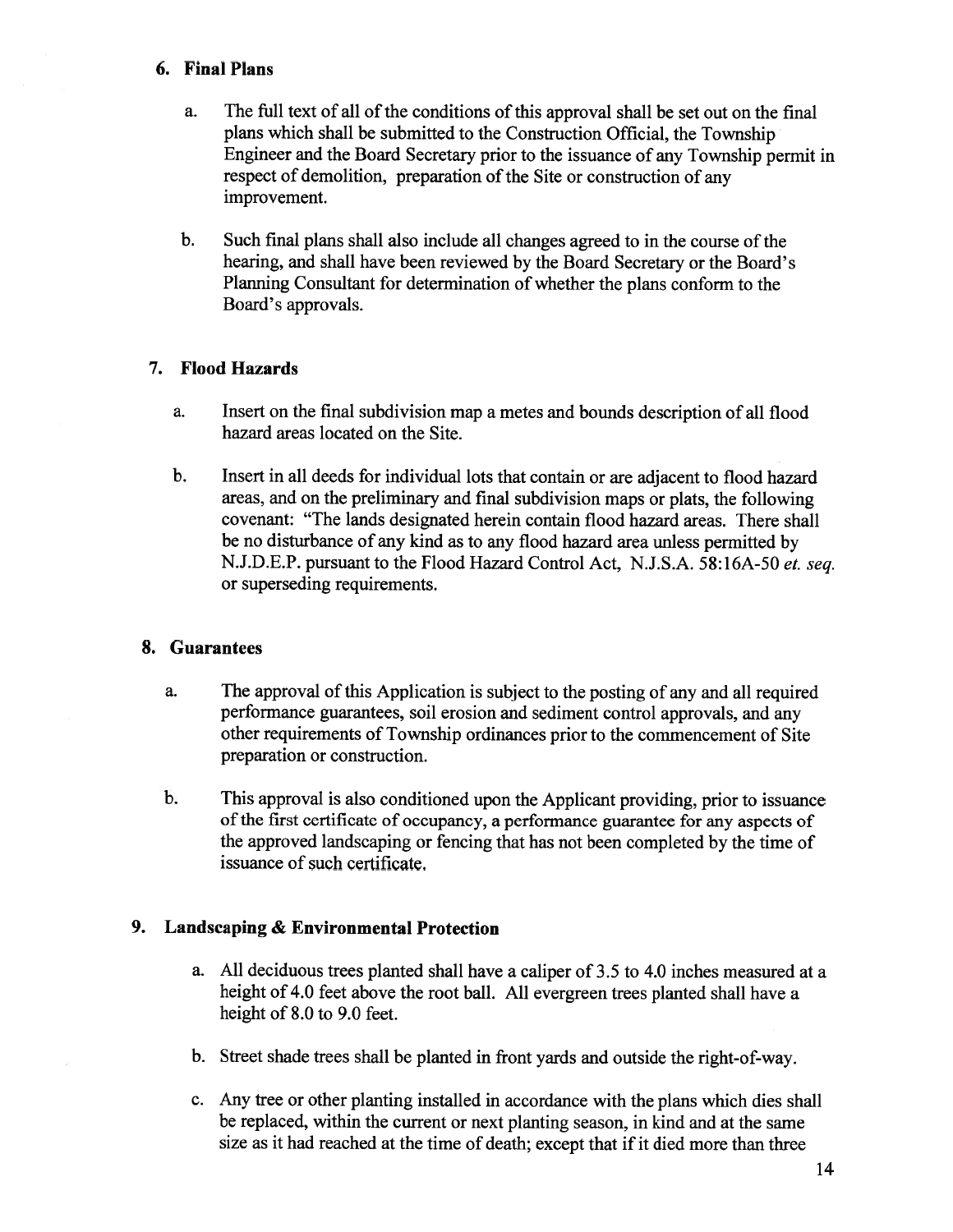years after planting its replacement need not be larger than the size it had reached three years after planting. The same replacement requirements shall apply to <sup>a</sup> tree or other planting removed because of damage or disease.

- d. No tree existing on the Site at the time of filing of the application shall be removed excep<sup>t</sup> as identified for removal on an approved <sup>p</sup>lan. Every existing tree to be preserved shall be tagged and shall be shown on the Site Plan or Subdivision Plan. During site preparation and during construction, each such tree shall be protected by snow fencing or <sup>a</sup> more substantial means approved by the Construction Official. No soils, excavated materials, or any construction equipment or building materials, shall be stored or operated within <sup>a</sup> root protection zone that shall be the greater distance of  $(i)$  the crown drip line, or  $(ii)$  a distance equal to caliper multiplied by one (1) foot, (but never less than eight (8) feet from the trunk of <sup>a</sup> tree to be preserved), or anywhere else where such soil or materials can adversely affect the health of trees to be preserved. All work done within the root protection zone shall be accomplished with hand tools.
- e. The grade of land located within the root protection zone shall not be raised or lowered more than three (3) inches unless compensated for by welling or retaining wall methods; but in no event shall welling or retaining walls be installed less than eight (8) feet from the trunk of <sup>a</sup> tree.
- f. During site preparation or construction, no fuel storage, and no refueling, maintenance, repair or washdown of construction equipment, shall occur within fifty (50) feet of any tree to be preserved.
- g. Any provision of the Trees Ordinance,  $\S$  170-53 et seq. of the Code of the Township of Livingston, that establishes <sup>a</sup> higher or more restrictive standard or requirement shall control.
- h. No mulch shall be placed, or allowed to accumulate, within six inches of the trunk of any tree or shrub planted on the Site in compliance with this resolution. Mulch shall not be applied, or allowed to accumulate, elsewhere within the drip line of the tree or shrub to a depth in excess of four inches.

#### 10. Noise

- a. No site preparation, demolition or construction activity shall be performed on the Site on Sundays, or before 7:30 a.m. or after 5:00 p.m. on weekdays, or before 9:00 a.m. or after 5:00 p.m. on Saturdays or federal holidays.
- b. No machinery or heavy equipment shall be operated on Site on Saturdays, Sundays or federal holidays.
- c. All vehicles and motorized machinery operated on the Site shall be equipped with properly operating mufflers.
- d. No site preparation, demolition or construction activity (other than authorized blasting) shall produce, at the property line, (i) continuous airborne sound at <sup>a</sup> sound level in excess of 65 dBA, or which has an octave band sound pressure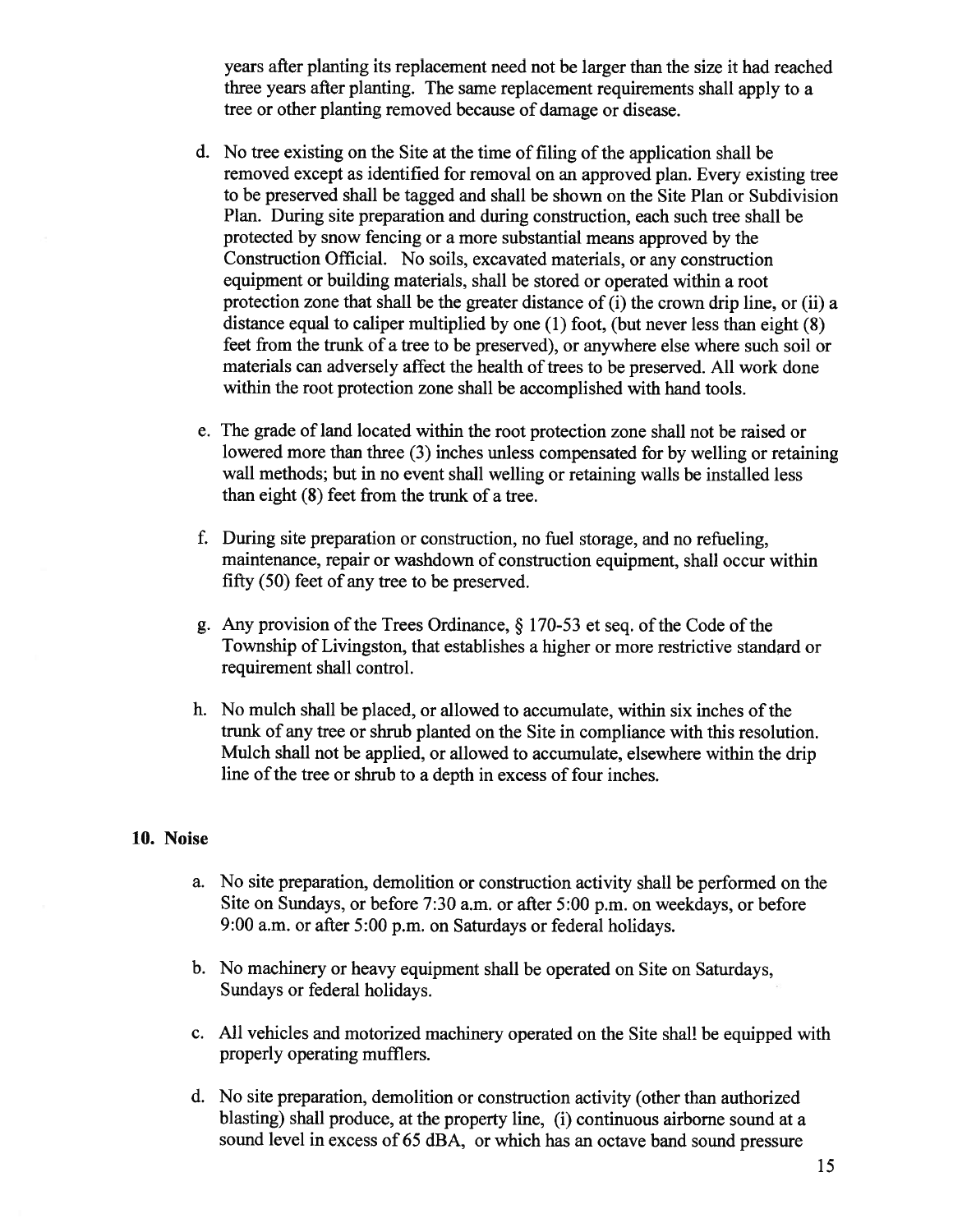level in decibels which exceeds the standards provided in <sup>32</sup> N.J.R. <sup>2230</sup> et. seq., or (ii) impulsive sound in air which has <sup>a</sup> pea<sup>k</sup> sound pressure level in excess of 80 decibels, or (iii) impulsive sound in air which repeats more than four times in any hour and has <sup>a</sup> peak sound pressure level in excess of 50 decibels.

e. Relief from these noise conditions may be permitted, temporarily, by the Township Engineer upon his finding that <sup>a</sup> circumstance constituting an emergency exists and necessitates such permission.

# 11. Other Governmental Approvals

- a. Applicant shall comply with all applicable Federal, State and local laws and Regulations and obtain any other governmental approvals required for implementation of this application as approved. If any other governmental agency or authority grants <sup>a</sup> waiver of or variance from any law, rule or regulation, or imposes any condition or requirement, which affects this approval or any of the conditions contained herein, then this Board shall have the right to review such action as it relates to this Board's approva<sup>l</sup> or conditions and to modify, amend or revoke its approval and/or conditions.
- b. No Township permit in respect of preparation of the Site or construction of any improvement shall be issued until proof of request for such approvals, and any action thereupon, shall have been presented to the Construction Official.

# 12. Paving and Sidewalks

- a. Applicant shall install the top course of street paving not later than the earlier of  $s$ ix (6) months after issuance of the last certificate of occupancy or three (3) years after the issuance of the first certificate of occupancy.
- b. All manholes, catch basins, and driveway curbs shall be rampe<sup>d</sup> until the top course of street paving has been installed.
- c. All sidewalks shall be constructed of concrete or of non-asphalt payers and shall be not less than four feet wide in <sup>a</sup> residence district or five feet wide in the Business Improvement District.

# 13. Signs

The Board shall retain jurisdiction over any and all signs until the final certificate of occupancy has been issued.

# 14. Traffic and Parking Enforcement

a. The Applicant shall comply with Township Ordinances Chapter 29, Article 26, regarding handicapped parking and shall maintain such spaces and all the traffic and parking signage and markings on the Site in goo<sup>d</sup> order and repair.